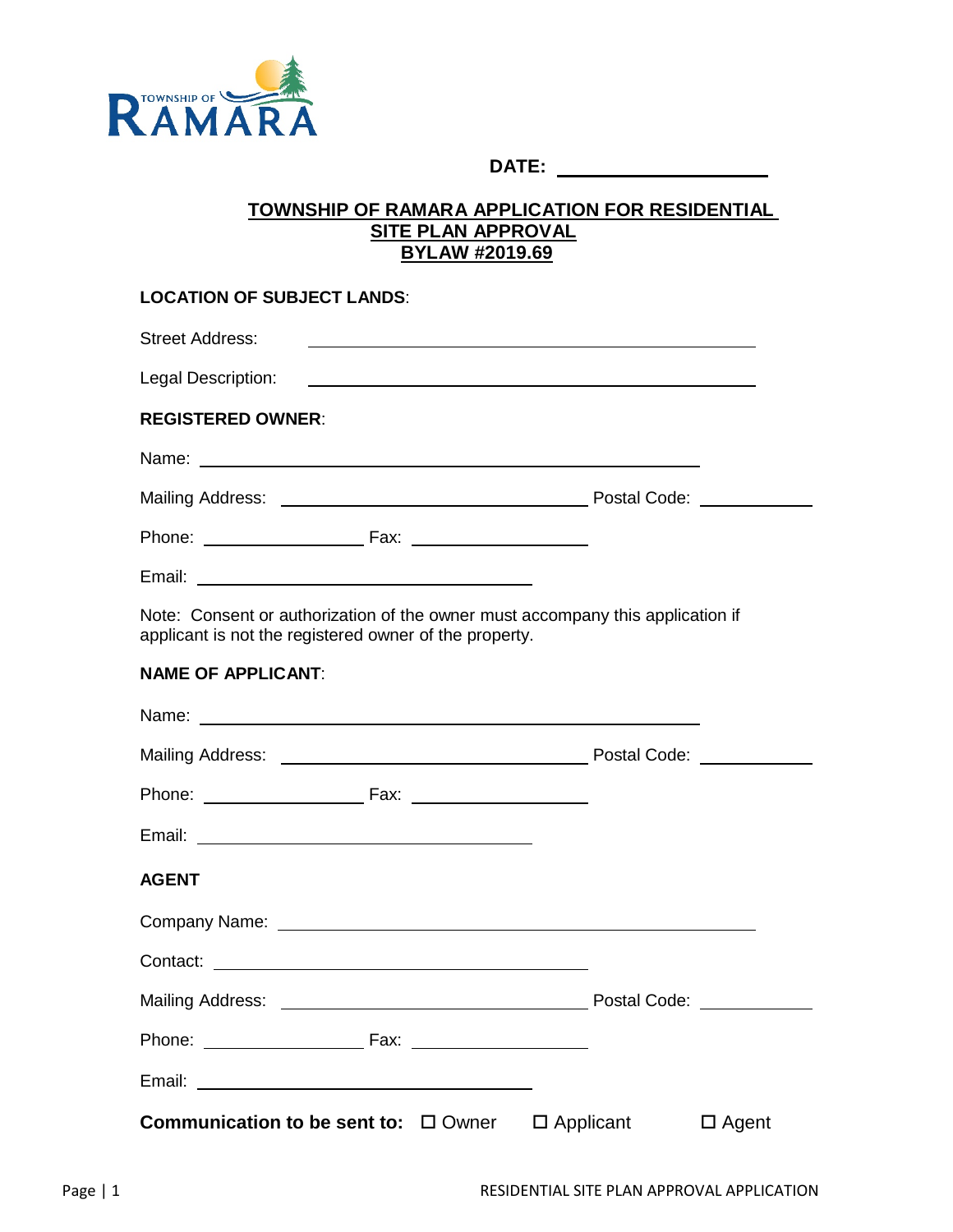#### *\*\*MUST BE COMPLETED IN FULL\*\**

## **Site Details**

| Site Area (sq.m)                     |                 |                 |
|--------------------------------------|-----------------|-----------------|
| <b>Number of Storeys</b>             |                 |                 |
| <b>Building Height (m)</b>           |                 |                 |
| Gross Floor Area (sq.m)              | <b>Existing</b> | <b>Proposed</b> |
|                                      |                 |                 |
| <b>Number of Accessory Buildings</b> | <b>Existing</b> | <b>Proposed</b> |
|                                      |                 |                 |

#### **Servicing:** *Check all that apply*

| <b>Sewage Disposal</b>        | <b>Existing</b> | <b>Proposed</b> |
|-------------------------------|-----------------|-----------------|
| <b>Municipal Sewers</b>       |                 |                 |
| <b>Communal Septic System</b> |                 |                 |
| <b>Private Septic System</b>  |                 |                 |
| Privy                         |                 |                 |
| <b>Holding Tank</b>           |                 |                 |

| <b>Water Supply</b>           | <b>Existing</b> | <b>Proposed</b> |
|-------------------------------|-----------------|-----------------|
| <b>Municipal Water Supply</b> |                 |                 |
| <b>Communal Well</b>          |                 |                 |
| <b>Private Well</b>           |                 |                 |
| Lake/River                    |                 |                 |
| Other                         |                 |                 |

Is this property adjacent to a waterbody or watercourse? Yes \_\_\_\_ No \_\_\_

Does this property contain, or is it adjacent to a wetland or woodlot? Yes  $\_\_\_$  No  $\_\_\_\_$ 

Present Official Plan Designation

Present Zoning and Bylaw #

Detailed description of the proposal: Detailed description of the proposal:

Estimated Construction Cost:<br>
<u>Estimated Construction Cost:</u>

Is this property subject to the Clean Water Act (Well Head Protection Area)? Yes \_\_\_\_ No \_\_\_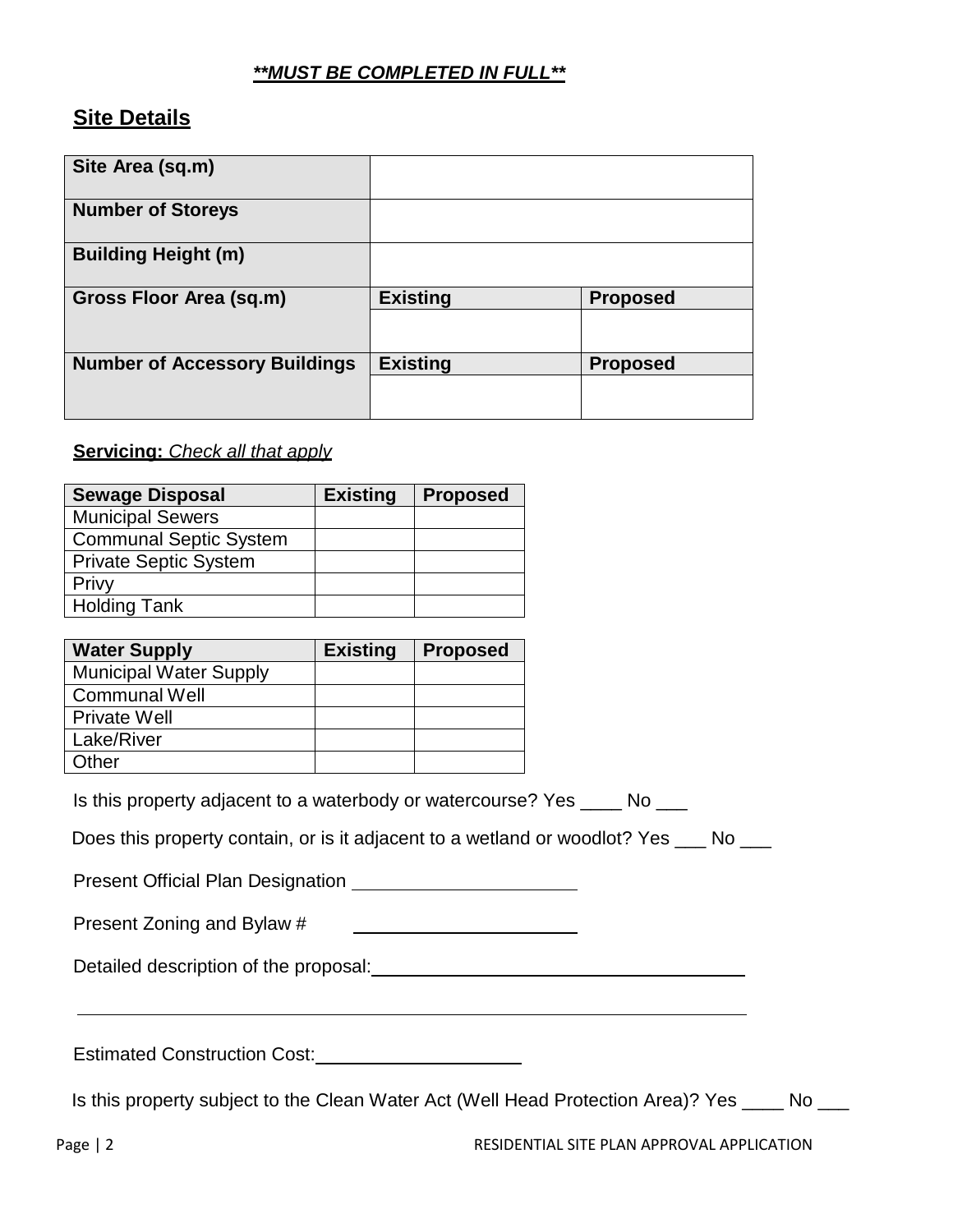# **ACKNOWLEDGEMENT**

#### *OWNER/APPLICANT/AGENT*

I/WE, \_\_\_\_\_\_\_\_\_\_\_\_\_\_\_\_\_\_\_\_\_\_\_\_\_\_\_\_\_\_\_hereby acknowledge receipt of a copy of Bylaw #2020.15 for the Corporation of the Township of Ramara, being a bylaw to establish a Tariff of Fees for the Processing of Planning applications, and agree to be bound by the terms thereof.

I/WE hereby agree to pay all advertising costs, consulting fees, ie. Planning and Engineering, and any legal fees incurred by the Township of Ramara in connection with the processing this Residential Site Plan Application.

I/WE acknowledge that the deposit money I/WE have paid, as required by Bylaw #2020.15, will be held by the Township until completion of all matters pertaining to this application. I further acknowledge that all expenses incurred by the Township regarding this application will be invoiced to ME/US and will be paid by ME/US within 30 days of the Township's invoice date.

DATED this  $\_\_\_\_\$  day of  $\_\_\_\_\_\$ , 20

Signature Date **Date** 

Signature Date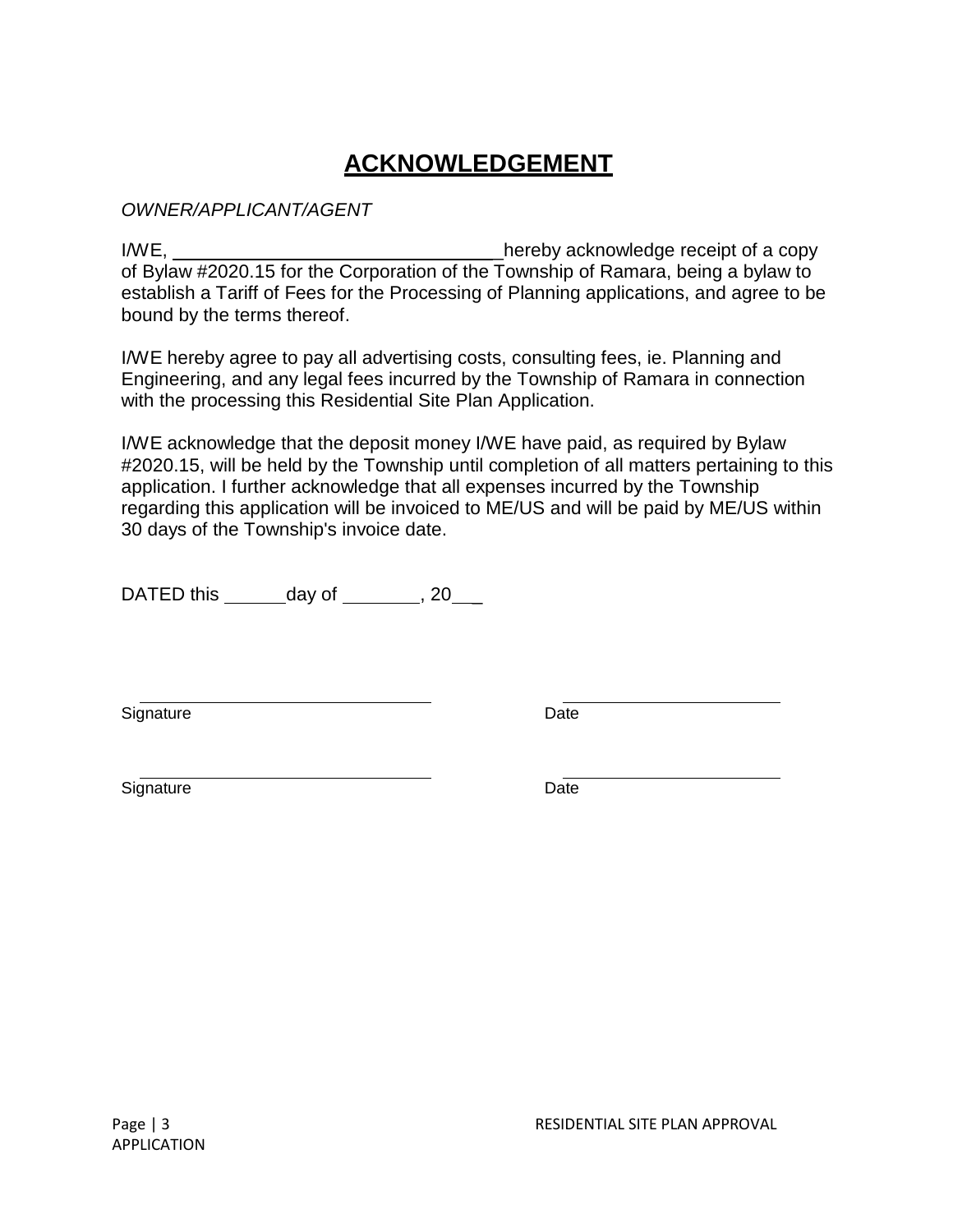### \*\*\*\***SEPTIC DESIGN AND DRAWINGS TO BE SUBMITTED WITH SITE PLAN\*\*\***

#### **The following information must be included on the detailed site plan prepared by an Ontario Land Surveyor or Professional Engineer, submitted with the application:**

Drawing Requirements -Residential Prior to application for a building permit, individual lot grading<br>plans for each lot shall be approved by the Developer's Consultant prior to submission to the Township Engineer. Two (2) copies of the lot grading plans shall be provided to the Township and<br>display the following information:

- 1) Lot description including Registered Plan Number;
- 2) Dimensioned property limits and house outline location with all setbacks shown;
- 3) House type; normal, side split, back split, etc.;
- 4) Finished first floor elevation;
- 5) Finished garage floor elevation;
- 6) Finished and original grades over septic tile beds;
- 7) Finished basement floor elevation (all locations);
- 8) Elevation of underside of footings;
- 9) Top of foundation wall (all locations);

10) Existing and proposed lot grades for each of the corners of the lot and intermediate points of grade change;

- 11) Existing trees to be maintained;
- 12) Driveway locations, widths and proposed grades;
- 13) Finished road grades adjacent to lot;
- 14) Location of house entrances;
- 15) Location of walkways;
- 16) Arrows indicating the direction of all surface drainage and swales, with swale detail (Note: The Township requires a minimum swale depth of 0.25m);
- 17) Location and elevation of swales;
- 18) Patios, decks and/or porches;
- 19) Terraces, retaining walls and tree wells;
- 20) Location of accessories (propane tanks, *ale* unit, generators, hot tubs, pools etc.);
- 21) Location and dimensions of all easements;
- 22) All yard catch basins with rim and invert elevations;
- 23) Curb cut locations;
- 24) Hydrants, street lights, Bell and cable TV pedestals, hydro transformers;
- 25) Location and type of any private sewage disposal system and reserve areas and private wells (including area of influence) or water/sewer lines if applicable
- 26) Location of neighbouring wells and sewage disposal systems;
- 27) Location of all road features along frontage and flankage of lots (curb lines, Catch basins, sidewalks, etc.);
- 28) Lot grading certificate by Developer's Engineer in accordance with the Subdivision Agreement requirements;
- 29) Site benchmark as shown on approved Engineering Drawings;
- 30) Proposed driveway culverts with size, type, invert and slope information;
- 31) Number of front and rear entry step risers;
- 32) Engineered fill level is to be shown where applicable;
- 33) Minimum setback from building to Average Annual High Water (AAHW) mark of all water bodies within the Lake Simcoe watershed (where applicable);
- 34) Minimum naturalized buffer from the MHW (where applicable);
- 35) Accessory buildings.